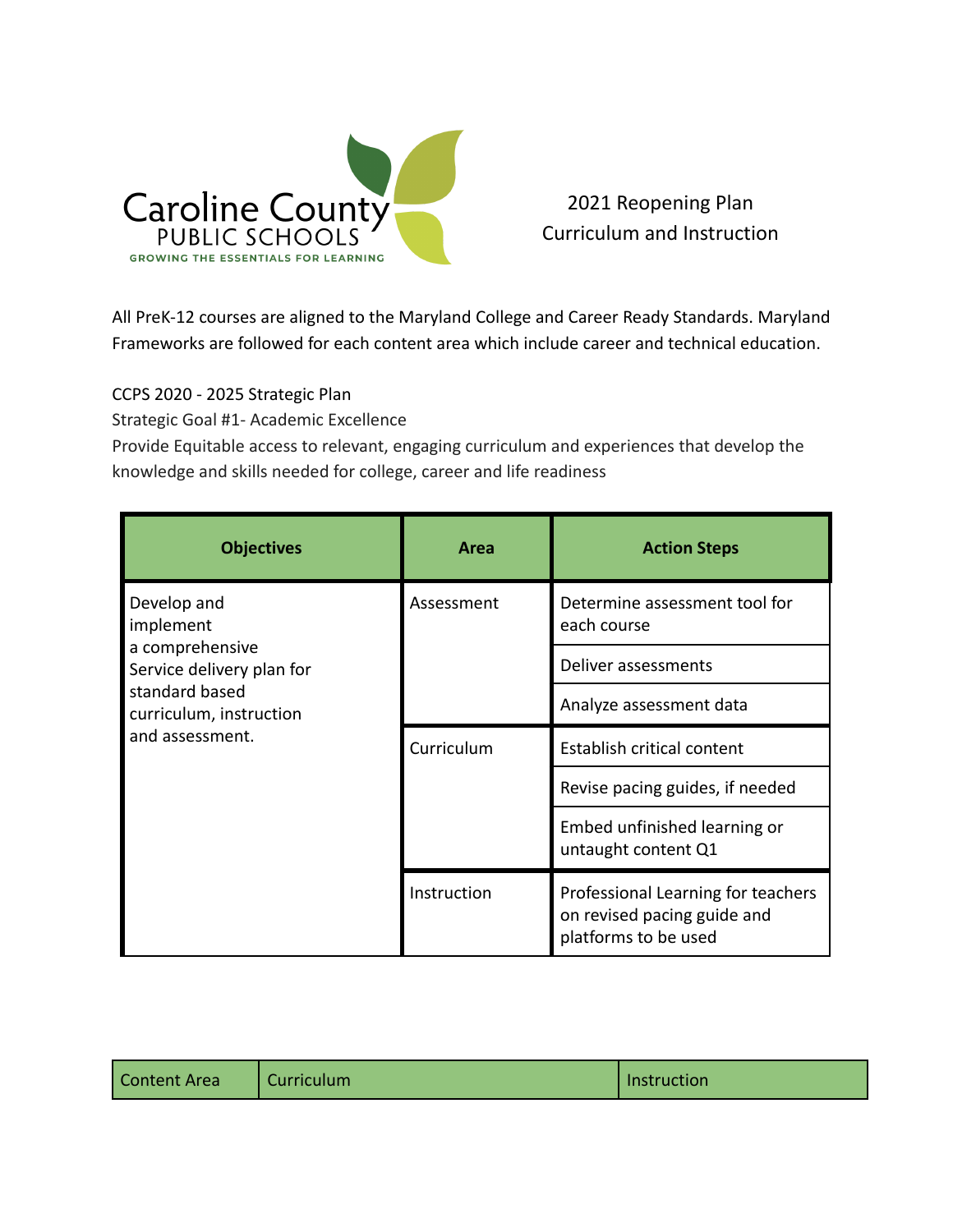| K-2 ELA | 1st quarter will include time for review of<br>prerequisite standards and assessments to<br>identify student needs/gaps.<br>Creating curriculum pacing guides for other<br>critical content standards (acceleration plan<br>resource document)<br>K-5 no digital curricular resource<br>All titles are embedded in curriculum<br>Researching additional resources<br>based on topic (Epic, ReadWorks)<br>Pre Decodable and decodable texts:<br>A-Z Reading and Flyleaf--some<br>printing needed<br>Will continue to emphasize grade level texts<br>that represent a variety of ethnicities and<br>cultural voices. | Fundations phonics, Heggerty<br>PA and reading foundational<br>skill instruction explicit with<br>the teacher. Additional time<br>has been included in the ELA<br>block for Foundational Skills.<br>Will continue Module lesson<br>(grade level texts) and<br>Instructional Level Support<br>(ILS) for Tier 2 instruction.                                                                                           |
|---------|--------------------------------------------------------------------------------------------------------------------------------------------------------------------------------------------------------------------------------------------------------------------------------------------------------------------------------------------------------------------------------------------------------------------------------------------------------------------------------------------------------------------------------------------------------------------------------------------------------------------|----------------------------------------------------------------------------------------------------------------------------------------------------------------------------------------------------------------------------------------------------------------------------------------------------------------------------------------------------------------------------------------------------------------------|
| 3-5 ELA | Curriculum pacing guides created for critical<br>content standards (acceleration plan<br>resource document)<br>K-5 no digital curricular resource<br>All titles are embedded in curriculum<br>Researching additional sources based<br>on topic (Epic, ReadWorks)<br>Focus on grade level content standards and<br>building knowledge on topics due to spiraling<br>of content standards<br>Will continue to emphasize grade level texts<br>that represent a variety of ethnicities and<br>cultural voices<br>Updating Grade 3 word study this summer to<br>include more practice with foundational                 | Will continue module lessons<br>with grade level text, using<br>consumable workbook, one<br>per student)<br>Will have ILS time focus of 3<br>weeks, Word Study and 5<br>weeks Writing module lesson<br>Time included in pacing to<br>address cultural<br>responsiveness and diversity<br>in curriculum and text.<br>Additional days for each Word<br>Study unit have been included<br>in pacing for acceleration and |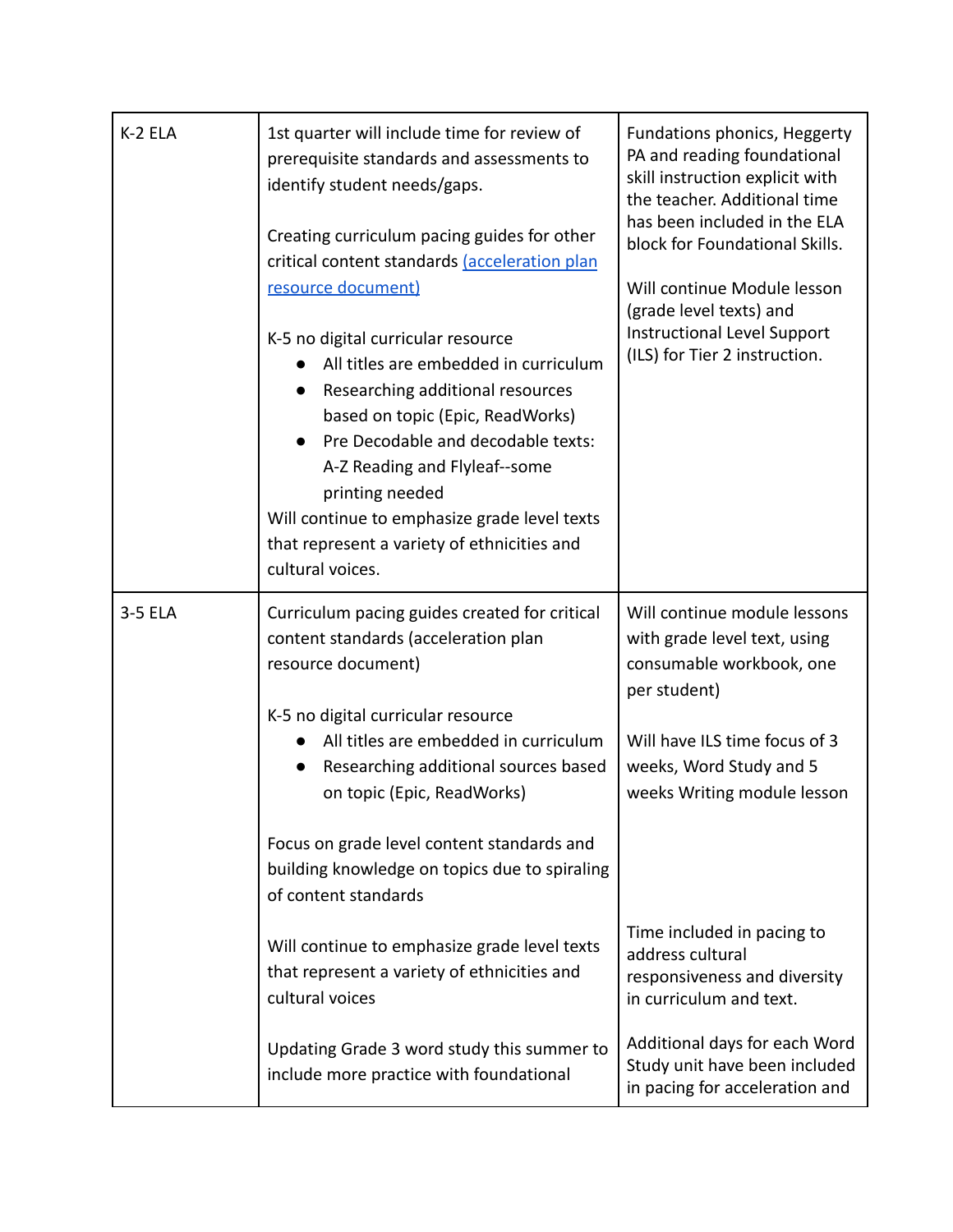|                              | skills and best practice in alignment with the<br>Science of Reading                                                                                                                                                                                                                                                                                                                                                                                                                                                 | gap filling as identified and<br>needed.                                                                                                                                                                               |
|------------------------------|----------------------------------------------------------------------------------------------------------------------------------------------------------------------------------------------------------------------------------------------------------------------------------------------------------------------------------------------------------------------------------------------------------------------------------------------------------------------------------------------------------------------|------------------------------------------------------------------------------------------------------------------------------------------------------------------------------------------------------------------------|
| K-5 Math                     | 21-22 pacing and teaching guides revised to<br>Identify student learning targets and<br>criteria for success<br>Prioritize time for teaching critical<br>content standards<br>Complete unfinished learning<br>identified from student data<br>Embed untaught content from the<br>previous grade level<br>Include tracking documents and tasks<br>$\bullet$<br>for gathering formative student data<br>Include common summative<br>assessments<br>Provide learning supplemental<br>learning activities for reteaching | The 90 minute math block<br>includes 30 minutes daily for<br>Tier 2 instruction.<br>Google Classroom<br>Students engage in iReady<br><b>Online Math Instruction</b><br>during Math Workshop (30<br>min total per week) |
| K-2 Science                  | Revised lessons and pacing documents to<br>include:<br>in person hands-on lab experiences<br>practices/crosscutting concepts, used<br>within the lens of content<br>assessments to assess<br>pre/re-teaching needs of students                                                                                                                                                                                                                                                                                       | Google Classroom<br>Hands on lab experiences<br>60 min of instruction daily for<br>2 quarters                                                                                                                          |
| 3-5 Science                  | Revised lessons and pacing documents to<br>include:<br>in person hands-on lab experiences<br>practices/cross cutting concepts,<br>used within the lens of content<br>assessments to assess<br>pre/re-teaching needs of students                                                                                                                                                                                                                                                                                      | Google Classroom and<br>Stemscopes platform<br>Hands on lab experiences<br>60 min of instruction daily for<br>2 quarters                                                                                               |
| K-5 Social<br><b>Studies</b> | Revised lessons and pacing documents to<br>implement new MSDE Frameworks in 3-5<br>(2021) and K-2 (2022)<br>Inquiry modules in all grade levels.                                                                                                                                                                                                                                                                                                                                                                     | Google Classroom<br>District-created inquiry<br>modules for new MSDE<br>Frameworks                                                                                                                                     |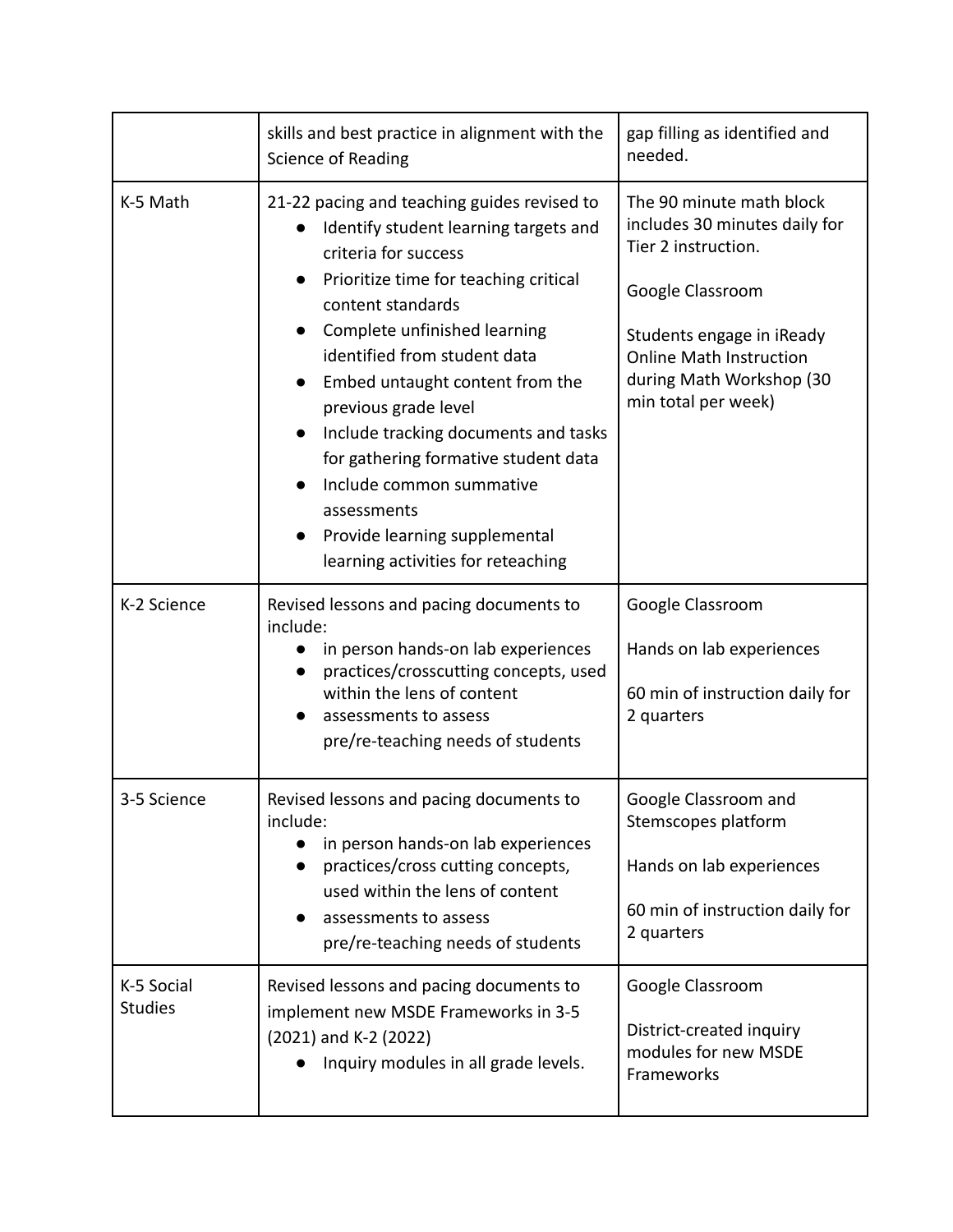|         | Focus on primary source analysis and<br>evidence-based writing.<br>District created assessment vehicles<br>to measure progress and help<br>respond to needs.                                                                                                                                                                                                                                                                                                                                                                                                                                                                                                                                                                                                                                                                                                                                                                                                                                                                                                                                                                        | 60 minutes of daily instruction<br>for 2 quarters.                                                                                                                                                                                                                                                                                              |
|---------|-------------------------------------------------------------------------------------------------------------------------------------------------------------------------------------------------------------------------------------------------------------------------------------------------------------------------------------------------------------------------------------------------------------------------------------------------------------------------------------------------------------------------------------------------------------------------------------------------------------------------------------------------------------------------------------------------------------------------------------------------------------------------------------------------------------------------------------------------------------------------------------------------------------------------------------------------------------------------------------------------------------------------------------------------------------------------------------------------------------------------------------|-------------------------------------------------------------------------------------------------------------------------------------------------------------------------------------------------------------------------------------------------------------------------------------------------------------------------------------------------|
| 6-8 ELA | Follow pacing guides for each grade level<br>that include all grade level standards, as each<br>standard represents critical content in<br>English<br>Utilize the My Perspectives<br>textbook/resource (print and digital<br>components), including accessibility tools<br>and resources, to scaffold learning/address<br>learning needs<br>Utilize My Perspectives audio, visuals, and<br>vocabulary supports, including for Special<br>Populations and during reteaching<br>Utilize common assessments within the My<br>Perspectives platform for formative and<br>summative data and to track student<br>progress; consistently incorporate unit<br>assessments that mirror the rigor of MCAP<br><b>ELA-Literacy assessments</b><br>Continue to emphasize writing standards and<br>instruction using an online essay scoring<br>tool; emphasize originality and provide<br>students with actionable feedback to revise<br>writing<br>Infuse academic discussions and<br>collaborative tasks within instructional plan<br>Begin explicit instruction of word study to<br>build vocabulary and to support reading<br>comprehension | Use Google Classroom and My<br>Perspectives online resource<br>dashboard for lesson delivery;<br>will also have grade level<br>textbook sets per classroom<br>Embed extended text, such as<br>novels, both in print and<br>digitally<br>Instruction will follow the<br>MTSS model, including<br>differentiation of texts and<br>tasks at Tier 1 |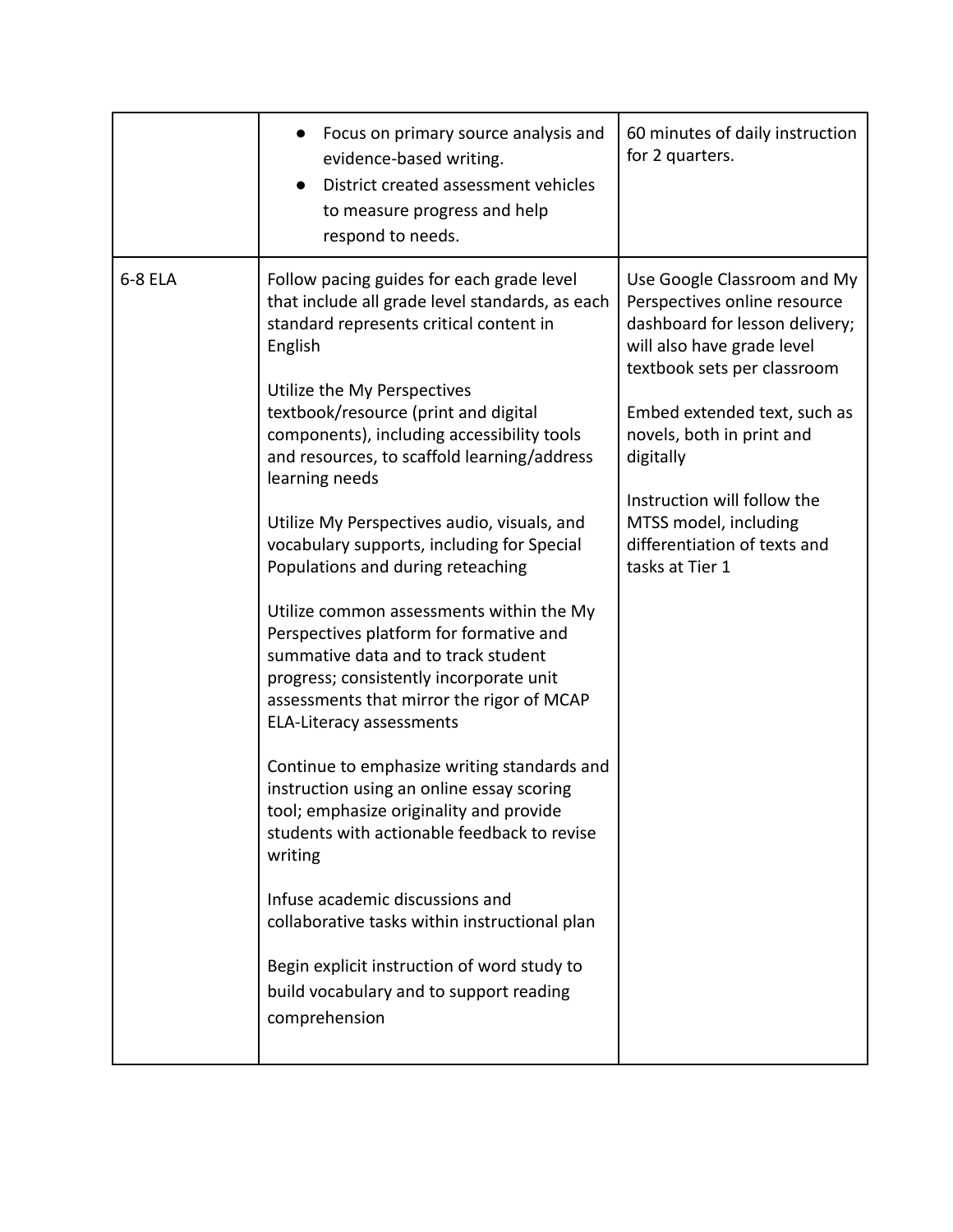|                              | Continue to emphasize grade level texts that<br>represent a variety of ethnicities and cultural<br>voices<br>Embed social-emotional learning<br>opportunities in lessons<br>Collaborate with Library Media Specialists to<br>embed additional research components                                                                     |                                                                                                                                    |
|------------------------------|---------------------------------------------------------------------------------------------------------------------------------------------------------------------------------------------------------------------------------------------------------------------------------------------------------------------------------------|------------------------------------------------------------------------------------------------------------------------------------|
| 6-8 Math                     | 21-22 pacing and teaching guides<br>Identify student learning targets and<br>criteria for success<br>Prioritize time for teaching critical<br>content standards<br>Complete unfinished learning<br>identified from student data<br>Includes tasks for gathering formative<br>student data<br>Includes common summative<br>assessments | Teachers access the Illustrative<br>Math curriculum via the Open<br>Up site or through the Desmos<br>platform.<br>Google Classroom |
| 6-8 Science                  | Revised lessons and pacing documents to<br>include:<br>in person hands-on lab experiences<br>as well as all standards.<br>practices/cross cutting concepts,<br>used within the lens of content<br>assessments to assess<br>pre/re-teaching needs of students                                                                          | Google Classroom<br>Stemscopes/Gizmos/Mosa<br>Mack<br>Hands on lab experiences                                                     |
| 6-8 Social<br><b>Studies</b> | Revised lessons and pacing documents<br>including:<br>Inquiry modules in all grade levels.<br>Focus on primary source analysis and<br>evidence-based writing.<br>District created assessment vehicles<br>to measure progress and help<br>respond to needs.                                                                            | Google Classroom<br>DBQ Online<br>Inquiry-based lessons                                                                            |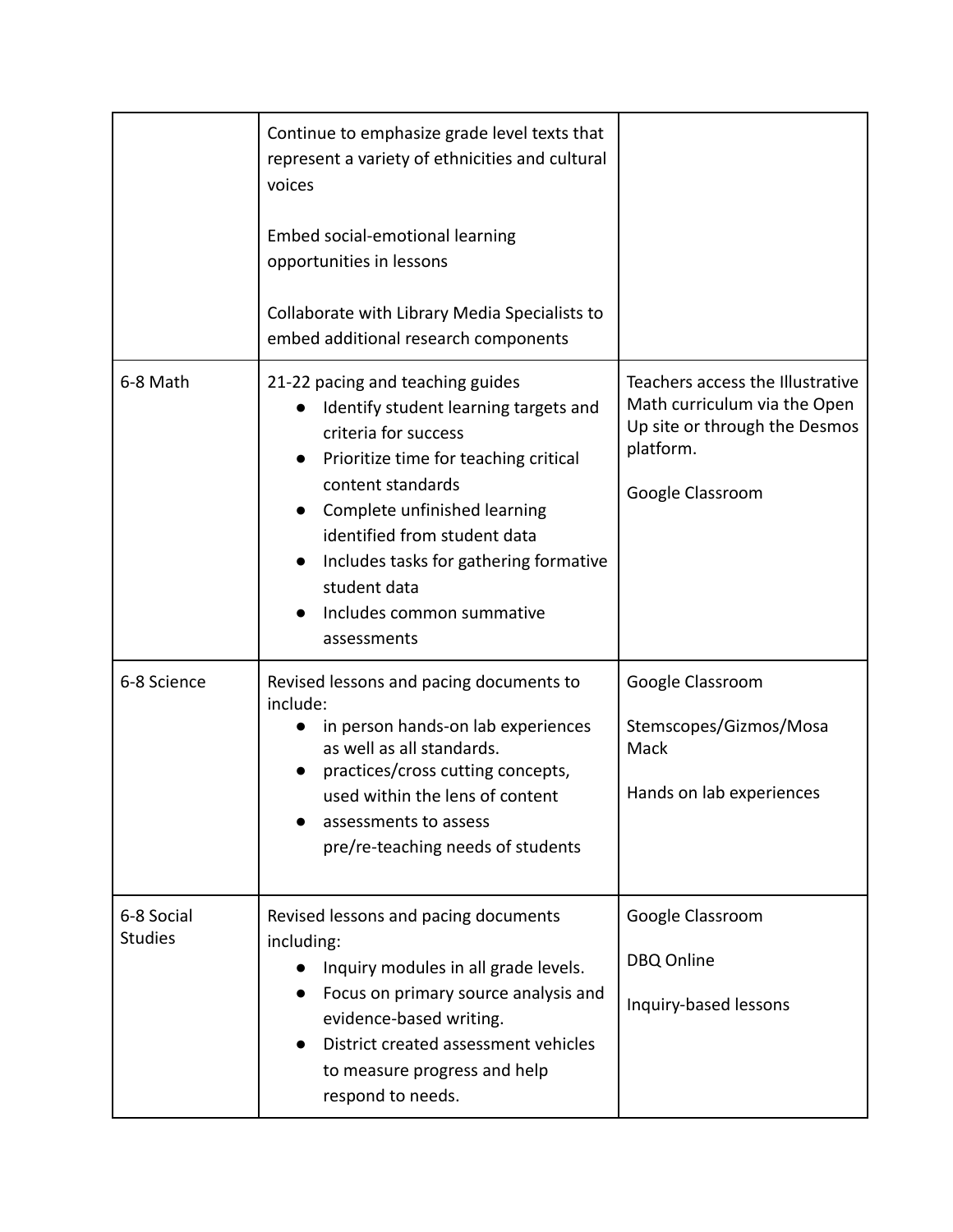| HS ELA  | Follow pacing guides for each grade level<br>that include all grade level standards, as each<br>standard represents critical content in<br>English                                            | Use Google Classroom and My<br>Perspectives online resource<br>dashboard for lesson delivery;<br>will also have grade level<br>textbook sets per classroom |
|---------|-----------------------------------------------------------------------------------------------------------------------------------------------------------------------------------------------|------------------------------------------------------------------------------------------------------------------------------------------------------------|
|         | Utilize the My Perspectives<br>textbook/resource (print and digital<br>components), including accessibility tools<br>and resources, to scaffold learning/address<br>learning needs            | Embed extended text, such as<br>novels, both in print and<br>digitally                                                                                     |
|         | Utilize My Perspectives audio, visuals, and<br>vocabulary supports, including for Special<br>Populations and during reteaching                                                                | Instruction will follow the<br>MTSS model, including<br>differentiation of texts and<br>tasks at Tier 1                                                    |
|         | Infuse academic discussions and<br>collaborative tasks within instructional plan                                                                                                              |                                                                                                                                                            |
|         | Utilize common assessments within the My<br>Perspectives platform for formative and<br>summative data and to track student<br>progress                                                        |                                                                                                                                                            |
|         | Consistently incorporate assessments that<br>mirror the rigor of MCAP ELA-Literacy<br>assessment in English 9 and English 10                                                                  |                                                                                                                                                            |
|         | Continue to emphasize writing standards and<br>instruction using an online essay scoring<br>tool; emphasize originality and provide<br>students with actionable feedback to revise<br>writing |                                                                                                                                                            |
|         | Continue to emphasize grade level texts that<br>represent a variety of ethnicities and cultural<br>voices                                                                                     |                                                                                                                                                            |
|         | Embed social-emotional learning<br>opportunities in lessons<br>Collaborate with Library Media Specialists to<br>embed additional research components                                          |                                                                                                                                                            |
| HS Math | 21-22 pacing and teaching guides                                                                                                                                                              | The Agile Mind learning                                                                                                                                    |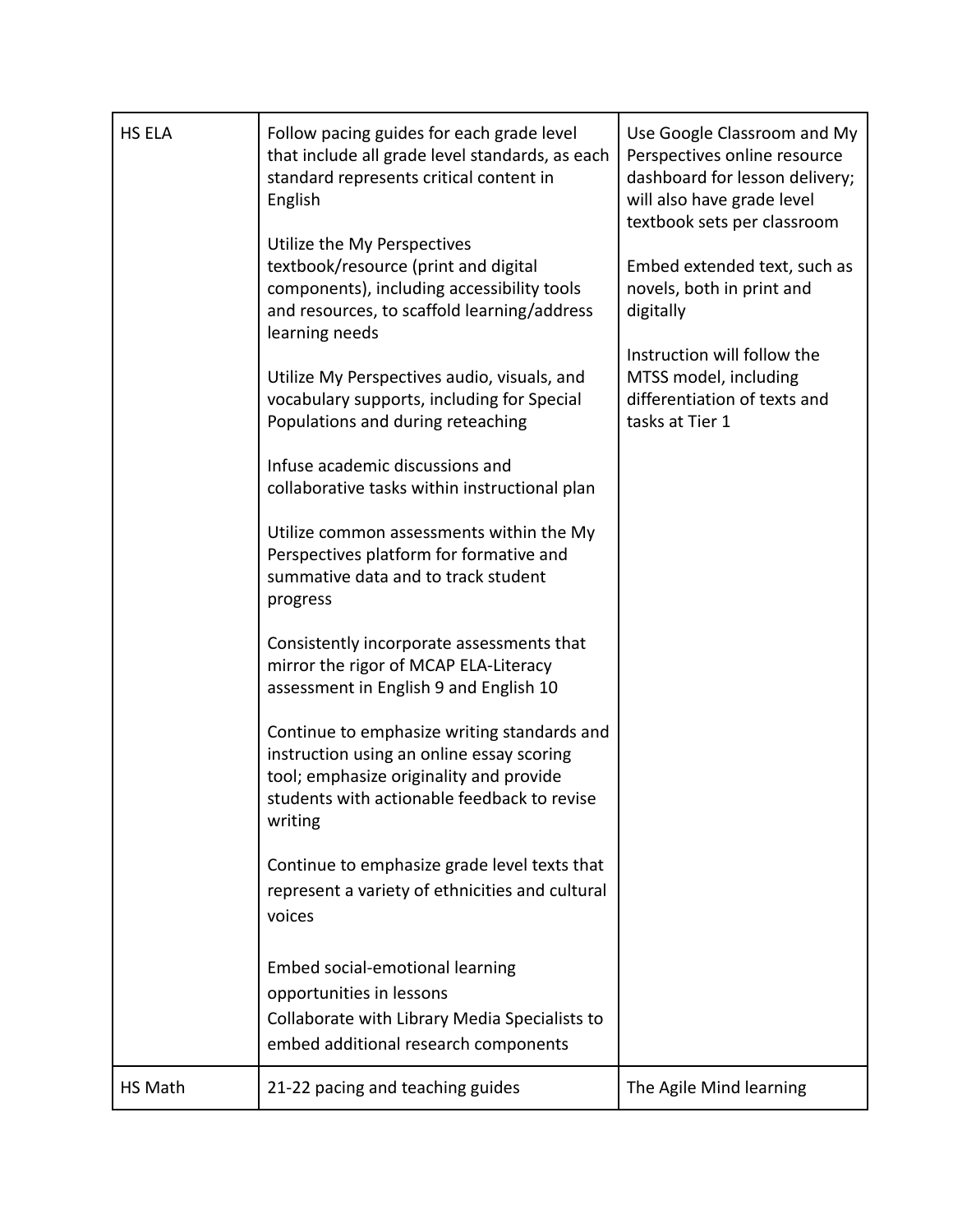|                                   | Identify student learning targets and<br>criteria for success<br>Prioritize time for teaching critical<br>content standards<br>Complete unfinished learning<br>identified from student data<br>Includes tasks for gathering formative<br>student data<br>Includes common summative<br>assessments | platform is used in Algebra 1,<br>Algebra 2, and Geometry.<br>Google Classroom |
|-----------------------------------|---------------------------------------------------------------------------------------------------------------------------------------------------------------------------------------------------------------------------------------------------------------------------------------------------|--------------------------------------------------------------------------------|
| <b>HS Science</b>                 | Revised lessons and pacing documents to<br>include:<br>in person hands-on lab experiences<br>as well as all standards.<br>practices/cross cutting concepts,<br>used within the lens of content<br>assessments to assess<br>pre/re-teaching needs of students                                      | Google Classroom<br>Stemscopes/Gizmos<br>In person lab experiences             |
| <b>HS Social Studies</b>          | Revised lessons and pacing documents<br>including:<br>Inquiry modules in all grade levels.<br>Focus on primary source analysis and<br>evidence-based writing.<br>District created assessment vehicles<br>to measure progress and help<br>respond to needs.                                        | Google Classroom<br>DBQ Online<br>Inquiry-based lessons                        |
| PE/Health K-5                     | Revising lessons and pacing documents to<br>ensure SEL and coverage of all standards.                                                                                                                                                                                                             | Google Classroom<br>In person lesson engagement                                |
| PE/Health 6-HS                    | Revising lessons and pacing documents to<br>ensure SEL and coverage of all standards.                                                                                                                                                                                                             | Google Classroom<br>In person lesson engagement                                |
| Performing/Fine<br>Arts (PK - 12) | Utilize curriculum documents that emphasize<br>critical content knowledge and skills at each                                                                                                                                                                                                      | Google Classroom<br>Music First (grades 6-12)                                  |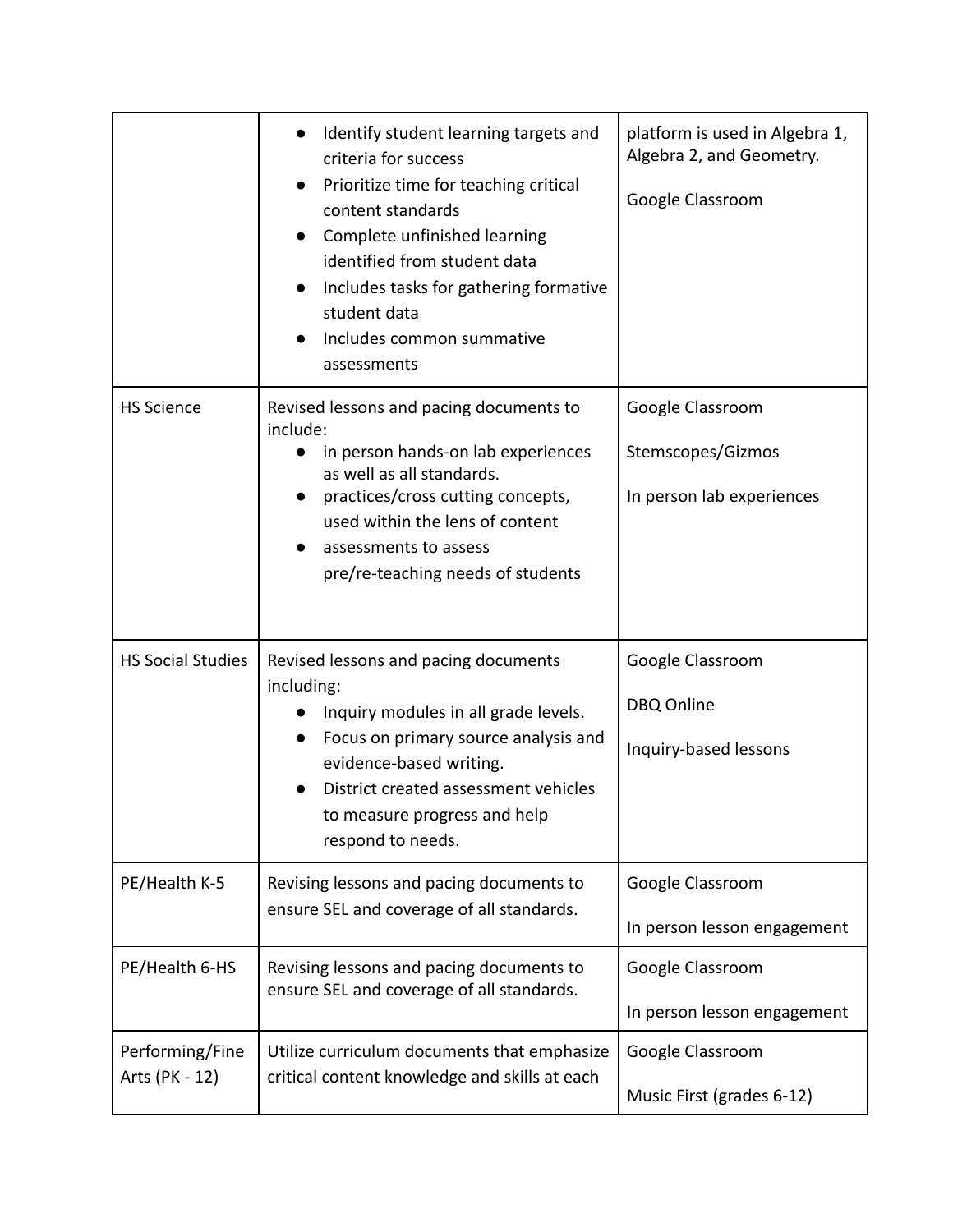|                                           | level, including the use of digital tools during<br>instruction:<br>Quaver--PK-8 Music<br>Music First--6-12 Music<br>Art of Education Pro--PK-12 Art<br>Adobe Creative Cloud-HS Art | Quaver (grades PK-8)                   |
|-------------------------------------------|-------------------------------------------------------------------------------------------------------------------------------------------------------------------------------------|----------------------------------------|
|                                           | Follow the standards-driven scope and<br>sequence for each course that were<br>developed during the 20-21 school year                                                               |                                        |
|                                           | Offer Theater I at both high schools during<br>the 21-22 school year                                                                                                                |                                        |
|                                           | Provide flexibility of mediums/tools to allow<br>student choice and voice; allow students to<br>save work digitally                                                                 |                                        |
|                                           | Include opportunities for Social-Emotional<br>Learning to occur during Fine Arts lessons;<br>for example, visual journaling as a standard<br>practice                               |                                        |
|                                           | Continue to utilize an equity lens to provide<br>students with opportunities from a variety of<br>perspectives and topics                                                           |                                        |
| World Language<br>(Grade 6 - 8 and<br>HS) | Scope and Sequence updated<br><b>Common Assessments created</b>                                                                                                                     | Google Classroom                       |
| <b>Media Specialists</b><br>$(PK - 12)$   | Teach digital literacy skills using ISTE<br>standards                                                                                                                               | Google Classroom                       |
|                                           | Follow the SLM standards instructional scope<br>and sequence during instruction                                                                                                     | Use of approved<br>ebook/elibrary apps |
|                                           | Continue to assist teachers with technical<br>skills and research skills                                                                                                            |                                        |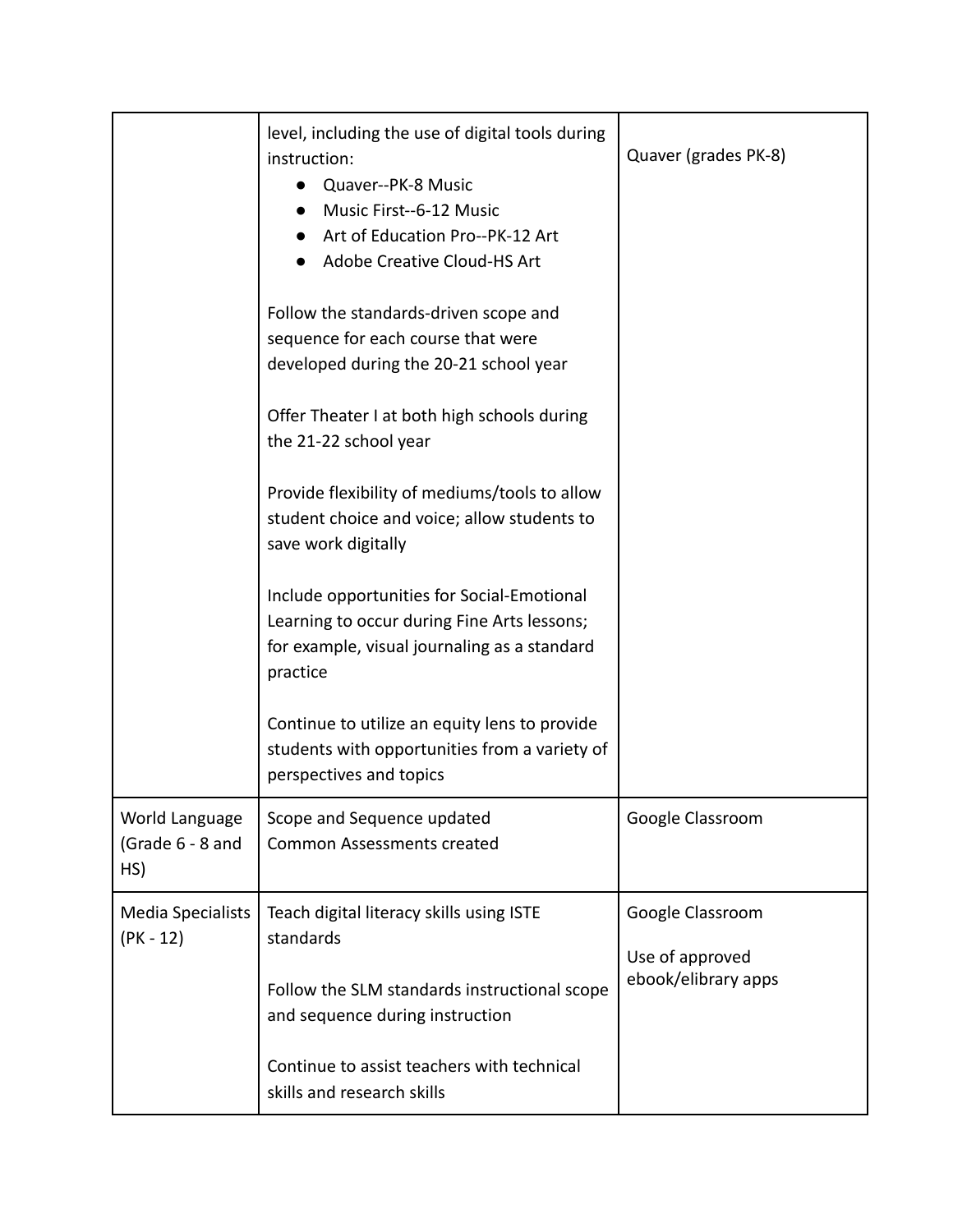|                                              | Promote that one purpose of the media<br>center is to emphasize diversity, inclusion,<br>and cultural relevance<br>Provide teachers with a selection of texts for<br>culturally responsive teacher units           |                                                                                                                                                                                                                                                                               |
|----------------------------------------------|--------------------------------------------------------------------------------------------------------------------------------------------------------------------------------------------------------------------|-------------------------------------------------------------------------------------------------------------------------------------------------------------------------------------------------------------------------------------------------------------------------------|
| Environmental<br>Literacy (Elem.)            | <b>Adkins Arboretum Pollinators</b><br>Experience- 2nd Grade (Apr/May)<br><b>Maryland Environmental</b><br>Organization in Dorchester County-<br>K/1 Tree Farm Experience<br>Sultana Experience- 4th Grade (April) | In person field experiences<br>embedded in curriculum                                                                                                                                                                                                                         |
| Environmental<br>Literacy (Middle<br>School) | Researching MS opportunities to embed in<br>curriculum in the 7th grade science<br>classroom.                                                                                                                      | In-person field experiences<br>embedded in curriculum                                                                                                                                                                                                                         |
| Environmental<br>Literacy (High<br>School)   | Pickering Creek - Exploring and Restoring<br>Habitat in the Chesapeake Bay Watershed<br>Experience- HS Environment Earth and US<br>Govt teachers                                                                   | In person field experiences<br>embedded in curriculum                                                                                                                                                                                                                         |
| Career Technical<br>Education (CTE)          | Career Technical Education Industry<br>Standards                                                                                                                                                                   | Industry standards focused<br>instruction with reteaching of<br>content knowledge and<br>application of industry skills.<br>Additionally, SEL incorporated<br>into all CTE classrooms to<br>improve student readiness for<br>learning and applying<br>knowledge of standards. |

Equity Lens

- All teachers have received, and will continue to receive professional development related to online learning, and social/emotional learning.
- CCPS moved to become a one-to-one device district to remove the technology device access barrier that existed. Additionally, by utilizing district-provided devices, CCPS